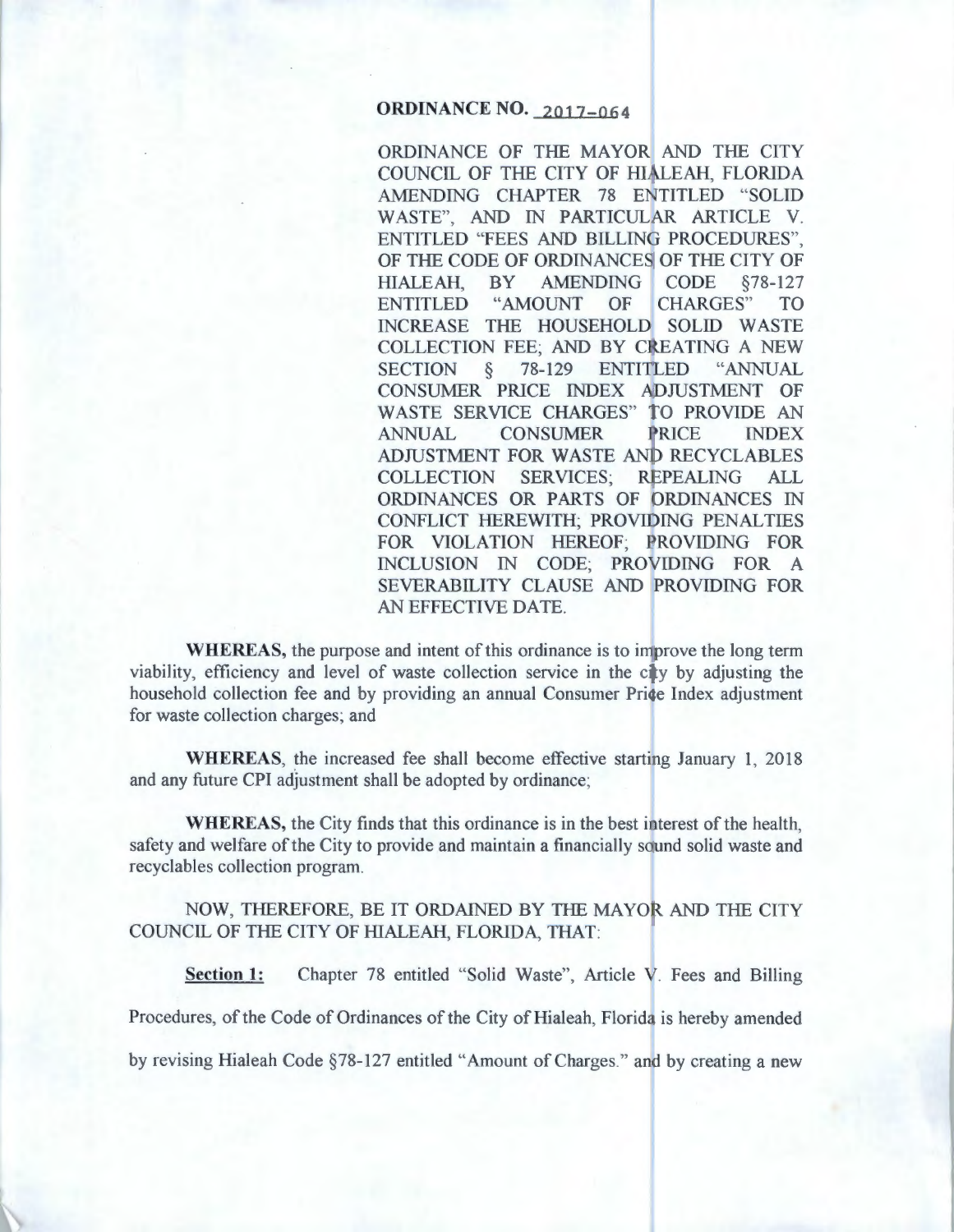## Ordinance No. 2017-064 Page 2

section §78-129 entitled "Annual Consumer Price Index adjustment of waste service charges" to read as follows:

# Chapter 78

#### SOLID WASTE

## ARTICLE V. FEES AND BILLING PROCEDURES

 $*$   $*$   $**$ 

 $*$   $*$   $*$ 

## Sec. 78-127. Amount of charges.

- (a) Payment of fees for waste service shall be made on a basis of such service as provided in a schedule of fees set up by the city council. The schedule for fees of solid waste service will be as follows:
	- $(1)$  Household solid waste collections: \$54.00 \$55.98 for each household if billed-bimonthly every other month, or  $$27.99$  for each household if billed monthly.

# Sec. 78-129. Annual Consumer Price Index adjustment of waste service charges.

 $*$  . The set of the set of the set of the set of the set of the set of the set of the set of the set of the set of the set of the set of the set of the set of the set of the set of the set of the set of the set of the se

Beginning October 1, 2018 and each October 1 thereafter, the latest charges for waste collection services as set forth in section 78-127 shall be adjusted by the amount of the annual increase in the index numbers of retail commodity prices designated "Consumer Price Index For All Urban Consumers-United States City Average-All Items (the "Consumer Price Index" or "CPI") as issued by the Bureau of Labor Statistics, United States Department of Labor. The annual CPI increase provided in this section shall be effective until the city adopts such increase in charges by ordinance of the city council.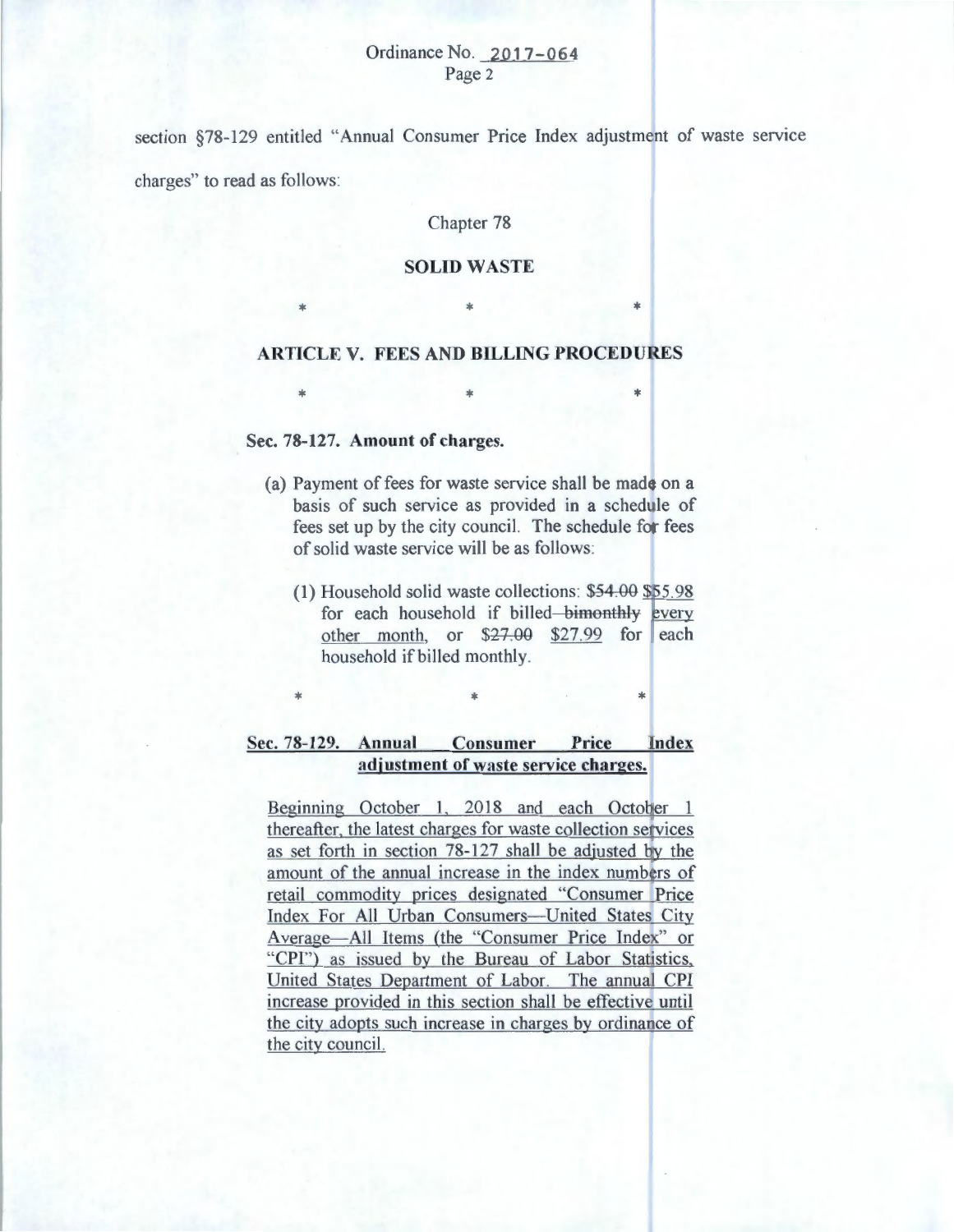#### **Section 2: Repeal of Ordinances in Conflict.**

All ordinances or parts of ordinances in conflict herewith are hereby repealed to the extent of such conflict.

### **Section 3: Penalties.**

Every person convicted of a violation of any provision of the Code or any ordinance, rule or regulation adopted or issued in pursuance thereof shall be punished by a civil penalty not to exceed \$500.00 within the discretion of the court or administrative tribunal having jurisdiction. Each act of violation and each day upon which any such violation shall occur shall constitute a separate offense. In addition to the penalty prescribed above, the City may pursue other remedies such as abatement of nuisance, injunctive relief, administrative adjudication and revocation of licenses or permits.

## **Section 4: Inclusion in Code.**

The provisions of this ordinance shall be included and incorporated in the Code of Ordinances of the City of Hialeah, as an addition or amendment thereto, and the sections ofthis ordinance shall be renumbered to conform to the uniform numbering system of the Code.

#### **Section 5: Severability Clause.**

If any phrase, clause, sentence, paragraph or section of this ordinance shall be declared invalid or unconstitutional by the judgment or decree of a court of competent jurisdiction, such invalidity or unconstitutionality shall not affect any of the remaining phrases, clauses, sentences, paragraphs or sections of this ordinance.